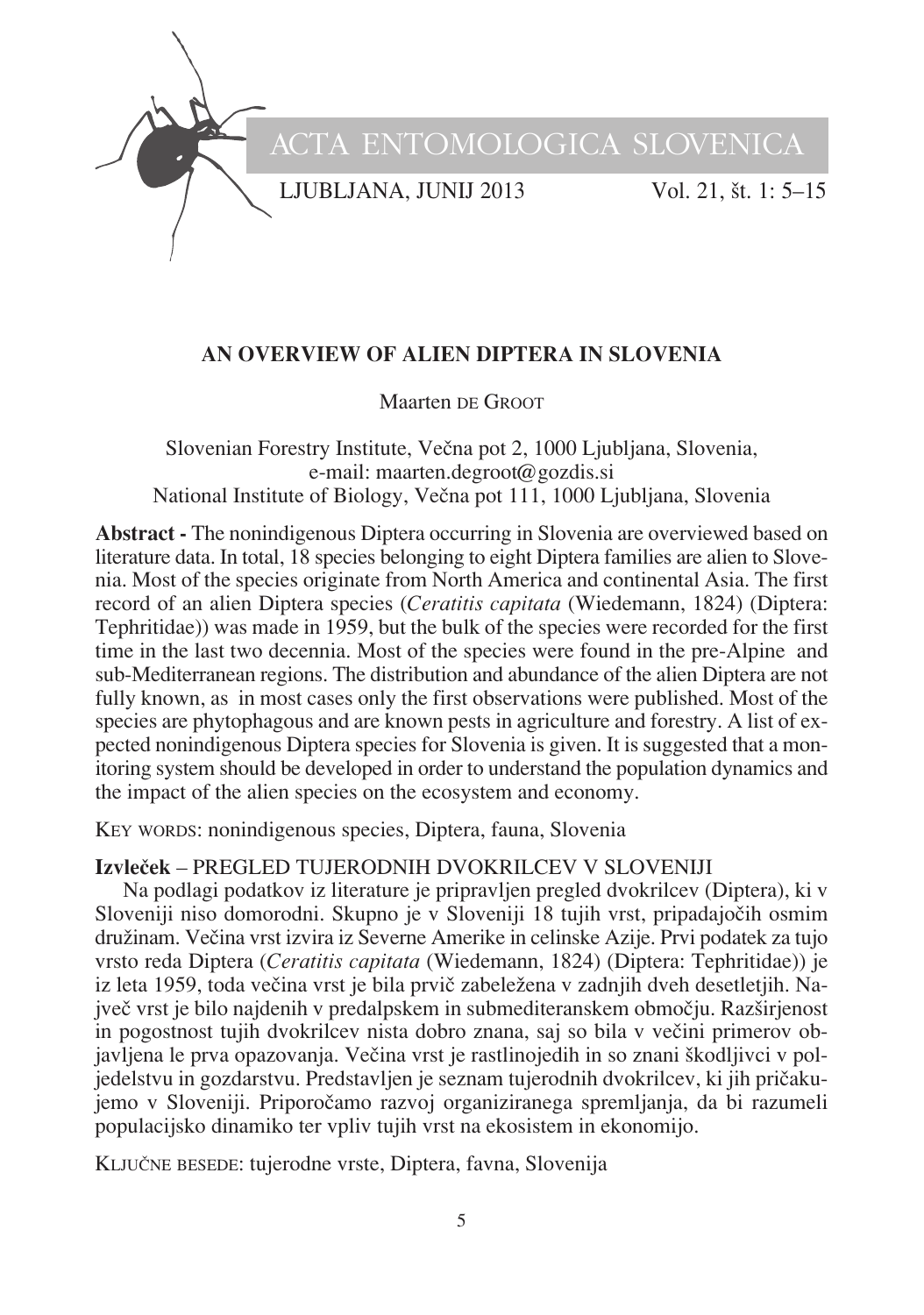#### **Introduction**

Diptera is one of the largest groups of insectsin the world and comprises almost 125,000 species (Gullan  $&$  Cranston 2005). The species radiated in several directions and adopted different larval feeding strategies (parasitoids, detritivores, phytophages, etc) or differ in the degree ofspecialisation (Speight *et al.* 2008). The large larval functional diversity and the ability of adults to fly can make Diptera highly successful and therefore may survive in many habitats. They occupy many aquatic and terrestrial habitats. Additionally they have important negative and positive economical or health aspects(Speight *et al*. 2008). Many species are phytophagous and attack crops or are vectors of diseases. On the other hand, they can also operate as natural enemies of other economical pests (Speight *et al*. 2008). The ability to adapt to new environments and possible impact on economy and health makes this group potentially dangerous in the event of invading other continents.

In recent years, two seminal works have been published on alien invasive species in Europe (DAISIE 2009, Skuhrava *et al*. 2010). The consortium of DAISIE (2009) compiled a list of alien species in Europe, while Skuhrava and colleagues (2010) made an in depth review of alien Diptera in Europe. In total, 10,771 nonindigenous species were found in Europe (DAISIE 2009). Seven percent of the alien insects belong to the order of Diptera (Roques *et al*. 2009). In total, 129 alien Diptera were found in Europe, of which 98 species are alien to Europe and 31 species alien within Europe (Skuhrava *et al*. 2010). The greater part of the invasive Diptera are phytophages or detritivores (Skuhrava *et al*. 2010).

The research activity of Diptera is very low in Slovenia. There are many publications about economically harmful Diptera, especially for leafminers (Macek 1999) and gall forming Diptera (Janežič 1989a). Furthermore, there are people active on some taxonomical groups, e.g. Empididae (Horvat 1995), Syrphidae (De Groot  $&$  Govedic 2008) and Cecidomyiidae (Simova-Tošič *et al.* 1996). There are some notes about some selected species (De Groot *et al*. 2007, Seljak 2011). The work by Skuhrava and colleagues (2010) contains a list of alien species per countries, but recent new findings are not included. Furthermore, it only contains a list of species and is more focussed on the status of alien Diptera on the European scale than on a national scale. It lacks the status of the invasive species in Slovenia. There is a need to understand what are the knowledge gaps, potential risks and the potential new alien Diptera for Slovenia.

The aim of the article is to review the current status of the alien (invasive) Diptera species in Slovenia. The focus is on 1) the alien species, 2) the time of arrival, 3) origin of the alien species, 4) the distribution around and within Slovenia, 5) the abundance, 6) dispersion rate, 7) feeding mode, 8) vulnerable habitats and 9) potential new alien species. When possible, recommendations are made for further management of alien Diptera species and knowledge gaps are identified on the basis of this information.

## **Materials and methods**

An extensive search was made in the literature and databases in order to get a good overview of alien Diptera species in Slovenia. In total, we found 18 species which are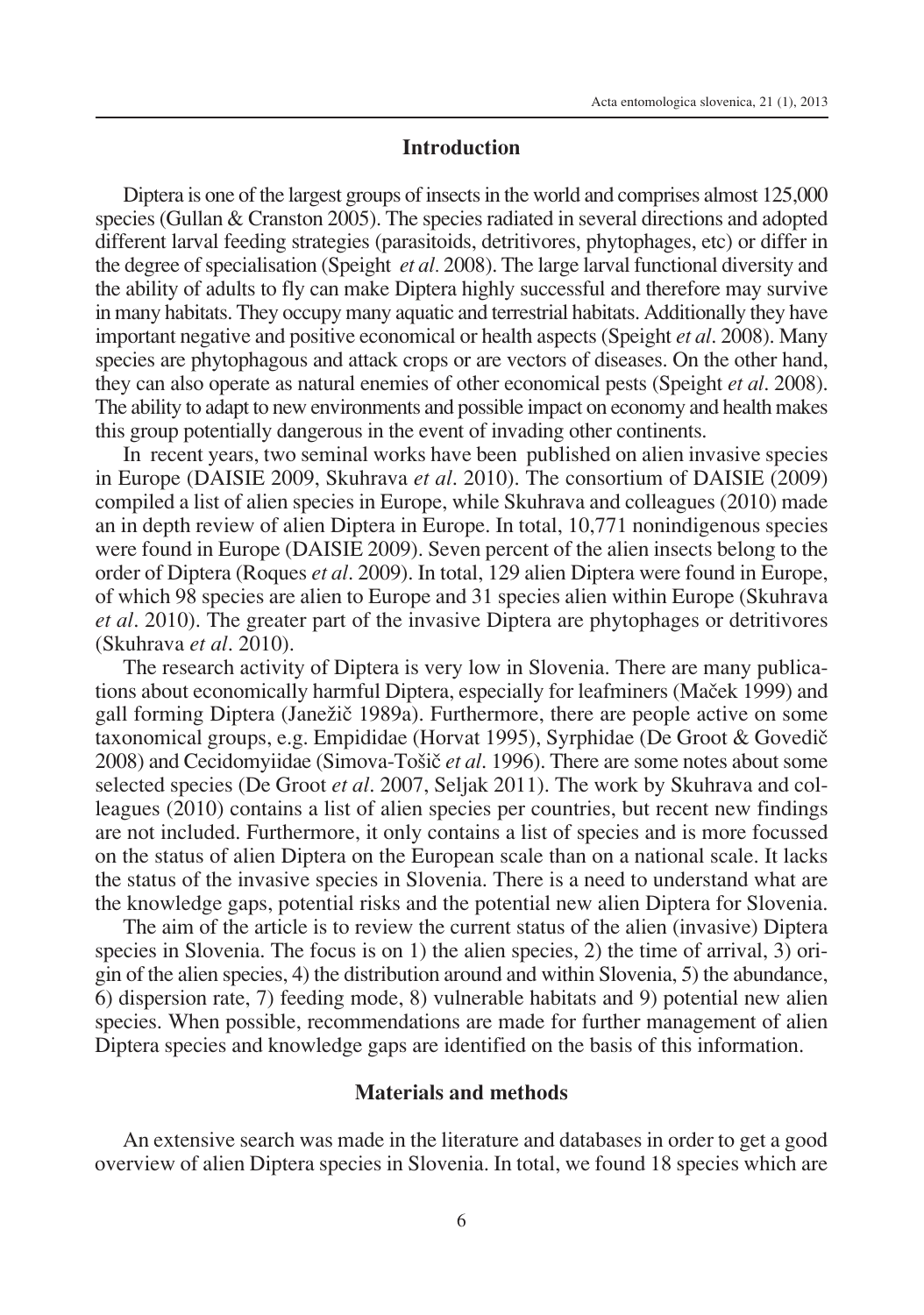alien for or within Europe. One species was excluded, because it is native in Slovenia (Skuhrava *et al*. 2010). Therefore, only the 17 introduced species were analysed.

The following data were found during the literature study: first year of occurrence, native range, occurrence in neighbouring countries, abundance, trend, distribution in Slovenia, habitat, vector of introduction and potential new alien species. Most of the data were found in the article by Skuhrava and colleagues (2010).

#### **Results**

#### **Origin and arrival**

In total, 19 species belonging to eight families which are alien for or within Europe were found in Slovenia (Table 1). One of these species, *Monarthropalpus flavus*, is considered native in Slovenia, but has been introduced in other parts of Europe.

The first alien species was *Ceratitis capitata*, recorded in 1959 (Fig. 1). Thereupon, four species were discovered for the first time by the end of the eighties (*Liriomyza trifolii* (1970), *Contarinia pisi* (1972), *Stenodiplosis panici* (1972), *Contarinia quinquenotata* (1979)), and then the bulk of species, which have been discovered in the last 20 years (*Rhagoletis complete* (1997), *Liriomyza huidobrensis* (1999), *Aedes albopictus* (2002), *Trichopoda pennipes* (2003), *Dasineura oxycoccana* (2004), *Obolodiplosis robiniae* (2004), *Rhagoletis cingulate* (2007), *Hermetia illucens* (2009), *Dasineura gleditchiae* (2010), *Drosophila suzukii* (2010), *Ophiomyia kwansonis* (2011)). In the last decade, nine new species have been added to the fauna of Slovenia.



**Fig. 1:** Number of first observations of nonindigenous Diptera species per year in Slovenia.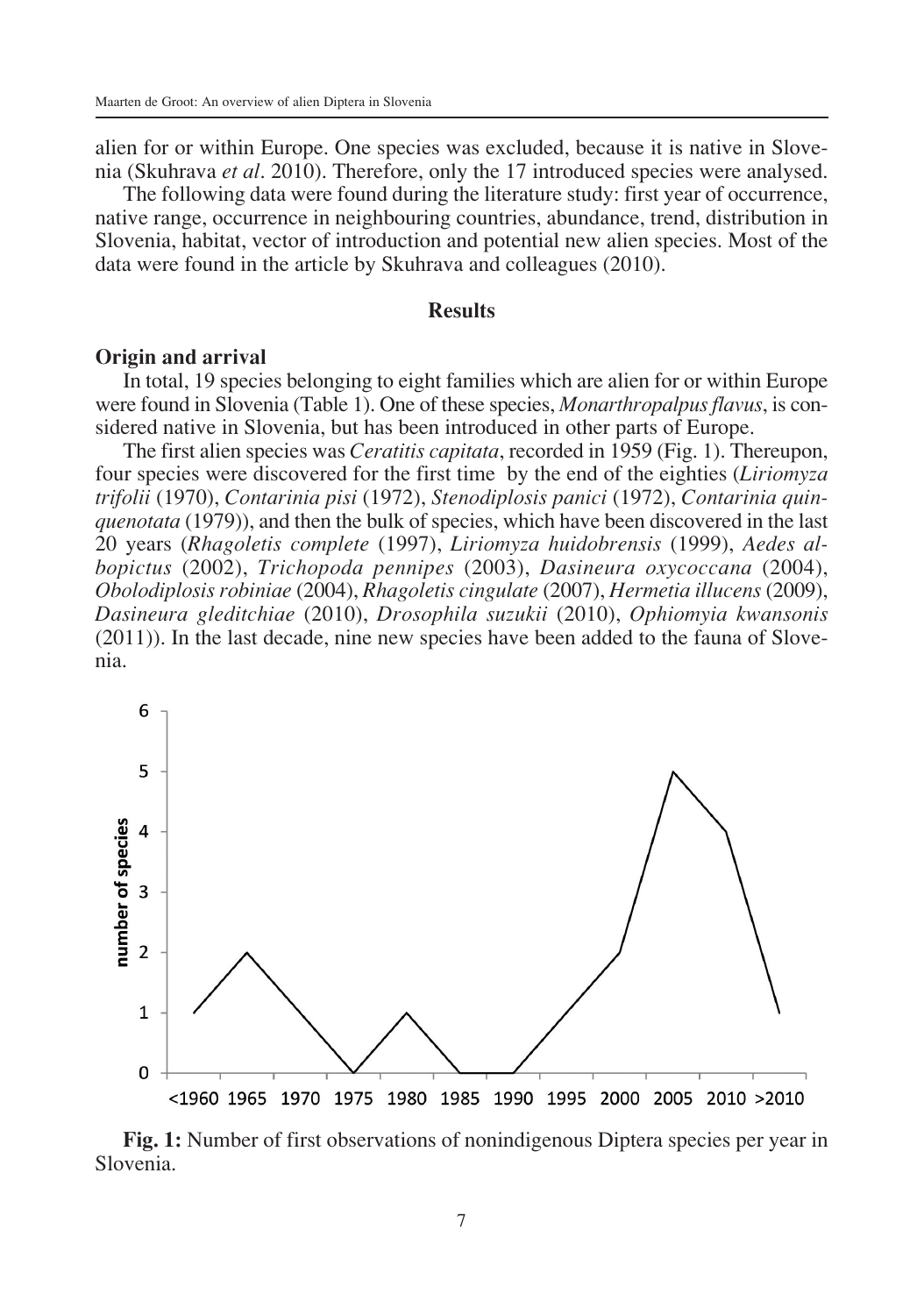

**Fig. 2:** Native range of the alien Diptera species in Slovenia.

Most of the species come from North America and Asia (Fig. 2). This is probably because these are continents with relatively similar climate. However, species from (sub)tropical countries were also found. All of these species were brought to Europe by (accidental) transport. Within Europe, the matter is more confusing: 11 of them were brought to Slovenia, five came by self-dispersion, while for two the way of introduction remains unknown. Species were observed in Slovenia 6-94 years after their introduction into Europe with the median arrival time at 14 years. The record of *Liriomyza trifolii* was made in 1970 (Maœek 1999), six year before the known initial introduction in France (Skuhrava *et al*. 2010). However, the relatively late arrival time can be attributed to an increase of people interested in Diptera.

#### **Distribution and status**

Almost all of the species are known to occur also in the countries around Slovenia (Table 1). Countries with the most species also occurring in Slovenia are Austria (12), followed by Italy and Croatia (both 11) and Hungary (7). Only *Stenodiplosis panici* has not been found in the surrounding countries (Skuhrava *et al*. 2010).

Within Slovenia, the highest number of alien Diptera species were found in the pre-Alpine region (11), followed by the sub-Mediterranean region (9), the sub-Pannonian region (6), the Dinaric region (4), the pre-Dinaric region (4) and the Alpine region (3) (Table 1). For three species, no literature was available. *Liriomyza huidobrensis* was found in 1999 in a few glasshouses, but was eradicated (EPPO 2000). Therefore no distribution could have been determined.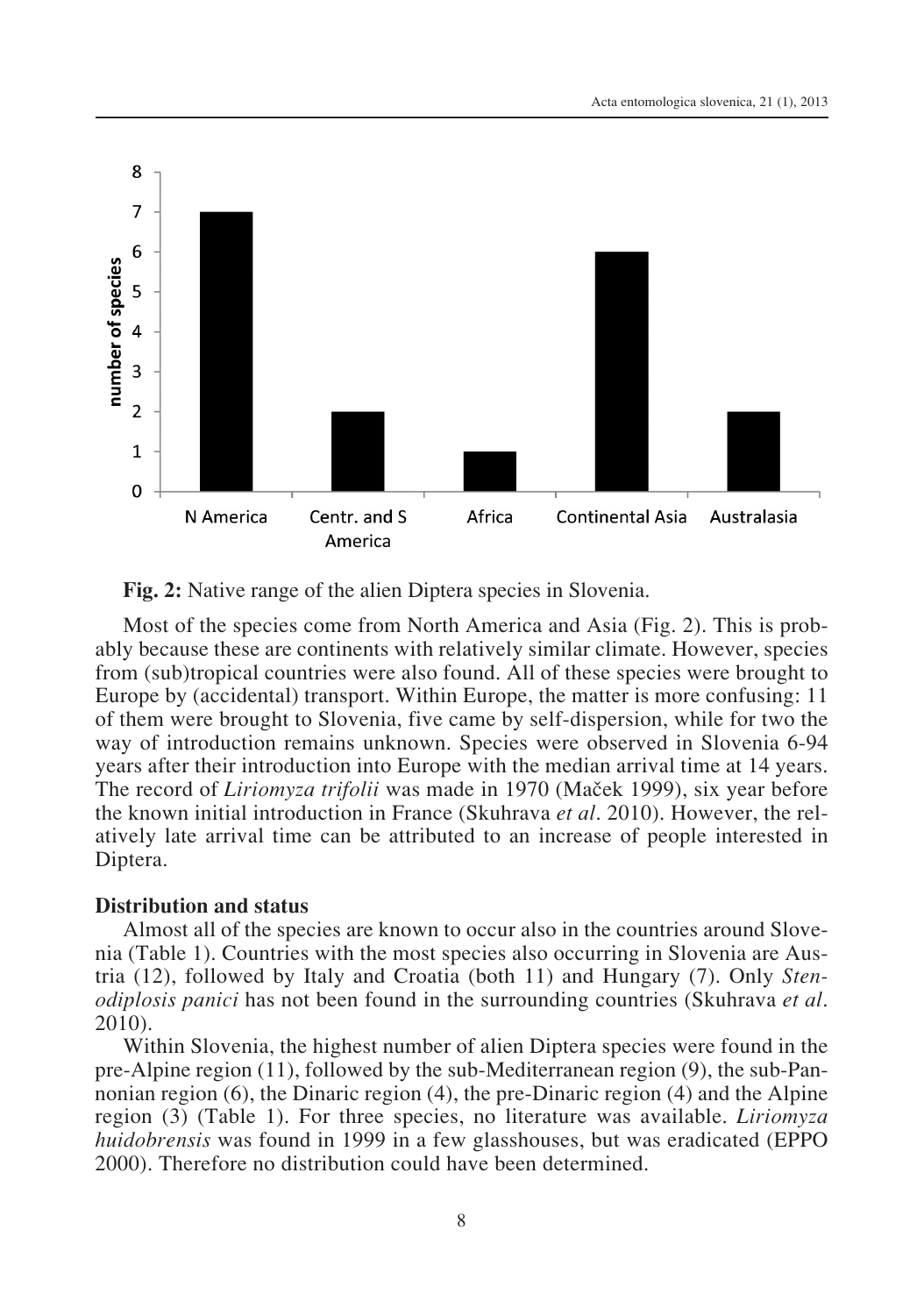**Table 1:** Distribution of alien species around and within Slovenia. Countries around Slovenia: Italy (I), Croatia (C), Hungary (H) and Austria (A). Biogeographic regions within Slovenia: Alpine region (AL), pre-Alpine region (PA), Dinaric Alps (DN), pre-Dinaric region (PD), sub-Pannonian region (SP), sub-Mediterranean region (SM). \* indicates the species, which are considered native to Slovenia, but have been introduced in other European countries. The data on the presence in countries around Slovenia are based on Skuhrava *et al*. (2010).

| Family        | <b>Species</b>             | Presence     | <b>Presence</b> | Literature used             |  |
|---------------|----------------------------|--------------|-----------------|-----------------------------|--|
|               |                            | in countries | in Slovenia     | for the presence            |  |
|               |                            | around       |                 | of the species              |  |
|               |                            | Slovenia     |                 | in Slovenia                 |  |
| Agromyzidae   | Liriomyza huidobrensis     | I, A, H, C   | eradicated      | EPPO 2000, Seljak 2003      |  |
|               | (Blanchard, 1926)          |              |                 |                             |  |
|               | Liriomyza trifolii         | I, A, C      | AL, PA, PD,     | Maček 1999, EPPO 2000,      |  |
|               | (Burgess, 1880)            |              | SM, SP          | Seljak 2003                 |  |
|               | Opimyia kwansonis          |              | DN, PA, PD      | Jurc et al 2012             |  |
|               | (Sasakawa 1961)            |              |                 |                             |  |
| Cecidomyiidae | Contarinia pisi            | A, H         | PA, SP          | Janežič 1972, 1984,         |  |
|               | (Winnertz, $1854$ )        |              |                 | Simova-Tošič et al. 1996    |  |
|               | Contarinia quinquenotata   | A, H         | AL, DN, PA,     | Janežič 1979, 1980, 1982,   |  |
|               | (Hardy)                    |              | PD, SP          | 1984, 1988, 1989b, 1990     |  |
|               | Dasineura gleditchiae      | I, A, H, C   | PA, SP          | Jure & Jure 2010            |  |
|               | (Osten Sacken, 1866)       |              |                 |                             |  |
|               | Dasineura oxycoccana       | I, C         | PA              | <b>EPPO 2006</b>            |  |
|               | (Johnson, 1899)            |              |                 |                             |  |
|               | Monarthropalpus flavus     | A, H, C      | DN, PA, PD,     | Janežič 1972,               |  |
|               | (Schrank, 1776)*           |              | SM, SP          | Simova-Tošič et al. 1996    |  |
|               | Obolodiplosis robiniae     | I, A, H, C   | SM              | <b>EPPO 2008</b>            |  |
|               | (Haldeman, 1847)           |              |                 |                             |  |
|               | Stenodiplosis panici Rohd. | none         | unknown         | Janežič 1972                |  |
| Culicidae     | Aedes albopictus           | I, C         | DN, PA, SM      | Kalan et al. 2011           |  |
|               | (Skuse, 1895)              |              |                 |                             |  |
| Drosophilidae | Drosophila suzukii         | I, A         | PA, SM          | Seljak 2011                 |  |
|               | (Matsumura, 1931)          |              |                 |                             |  |
| Phoridae      | Dohrniphora cornuta        | А            | unknown         | Skuhrava et al. 2010        |  |
|               | (Bigot, 1857)              |              |                 |                             |  |
|               | Megaselia gregaria         | none         | unknown         | Skuhrava et al. 2010        |  |
|               | (Wood, 1910)               |              |                 |                             |  |
| Stratiomyidae | Hermetia illucens          | I, C         | PA, SM          | de Groot & Veenvliet 2011   |  |
|               | (Linnaeus, 1758)           |              |                 |                             |  |
| Tachinidae    | Trichopoda pennipes        | $\mathbf I$  | <b>SM</b>       | de Groot et al. 2008        |  |
|               | (Fabricius, 1781)          |              |                 |                             |  |
| Tephritidae   | Ceratitis capitata         | I, A, C      | SM              | Peyrek 1960                 |  |
|               | (Wiedemann, 1824)          |              |                 |                             |  |
|               | Rhagoletis cingulata       | A, H, C      | SP              | <b>EPPO 2007</b>            |  |
|               | (Loew, 1862)               |              |                 |                             |  |
|               | Rhagoletis completa        | I, A, C      | AL, PA,         | Seljak 1999, Miklavc et al. |  |
|               | Cresson, 1929              |              | SM, SP          | 2009, Solar et al. 2007     |  |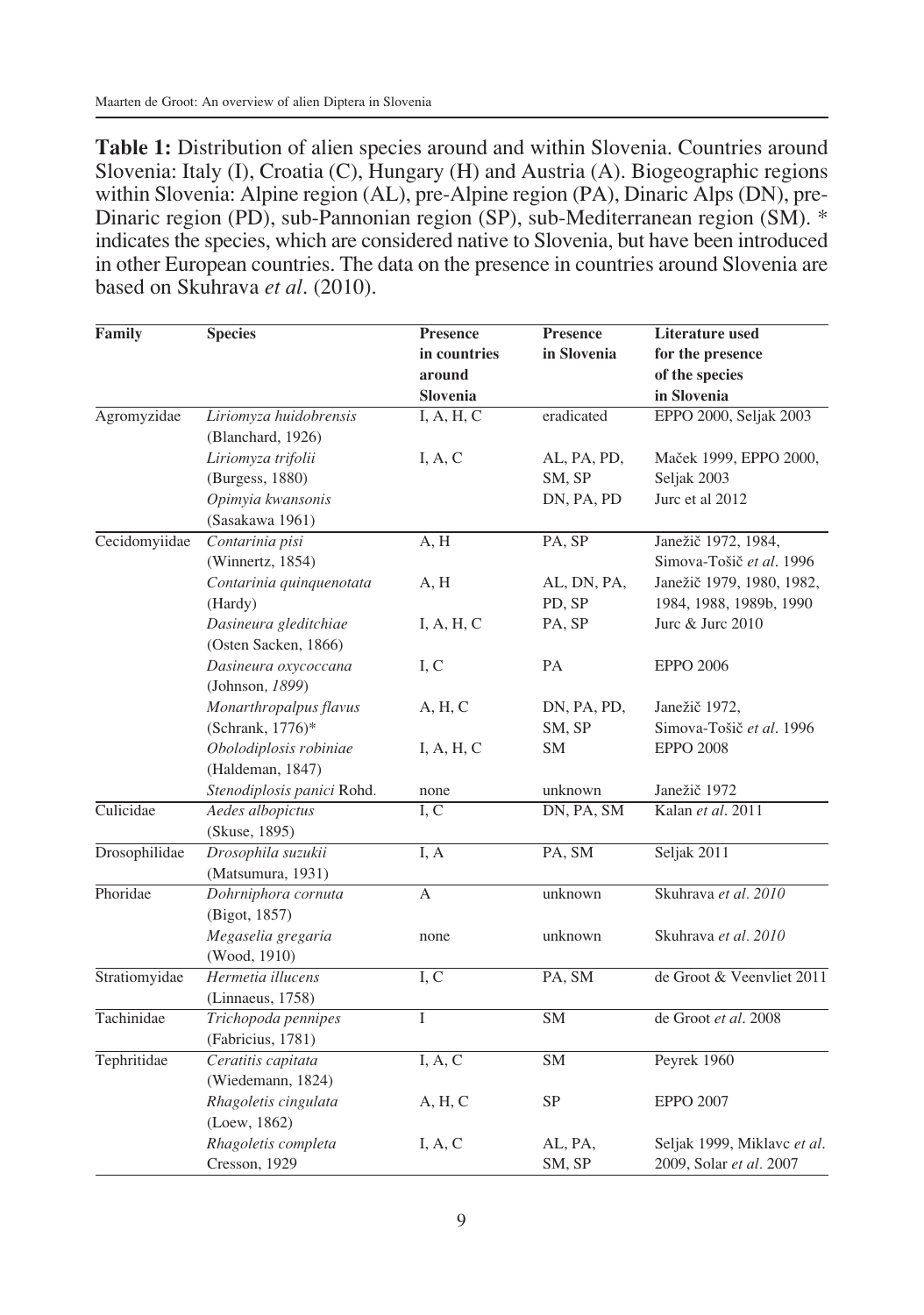

**Fig. 3:** Abundance of alien Diptera in Slovenia.

Most of the species only occur locally, while some are widespread or abundant (Fig. 3). The abundance in Slovenia could not have been determined for almost one third of the species.



**Fig. 4:** Dispersion of alien Diptera in Slovenia.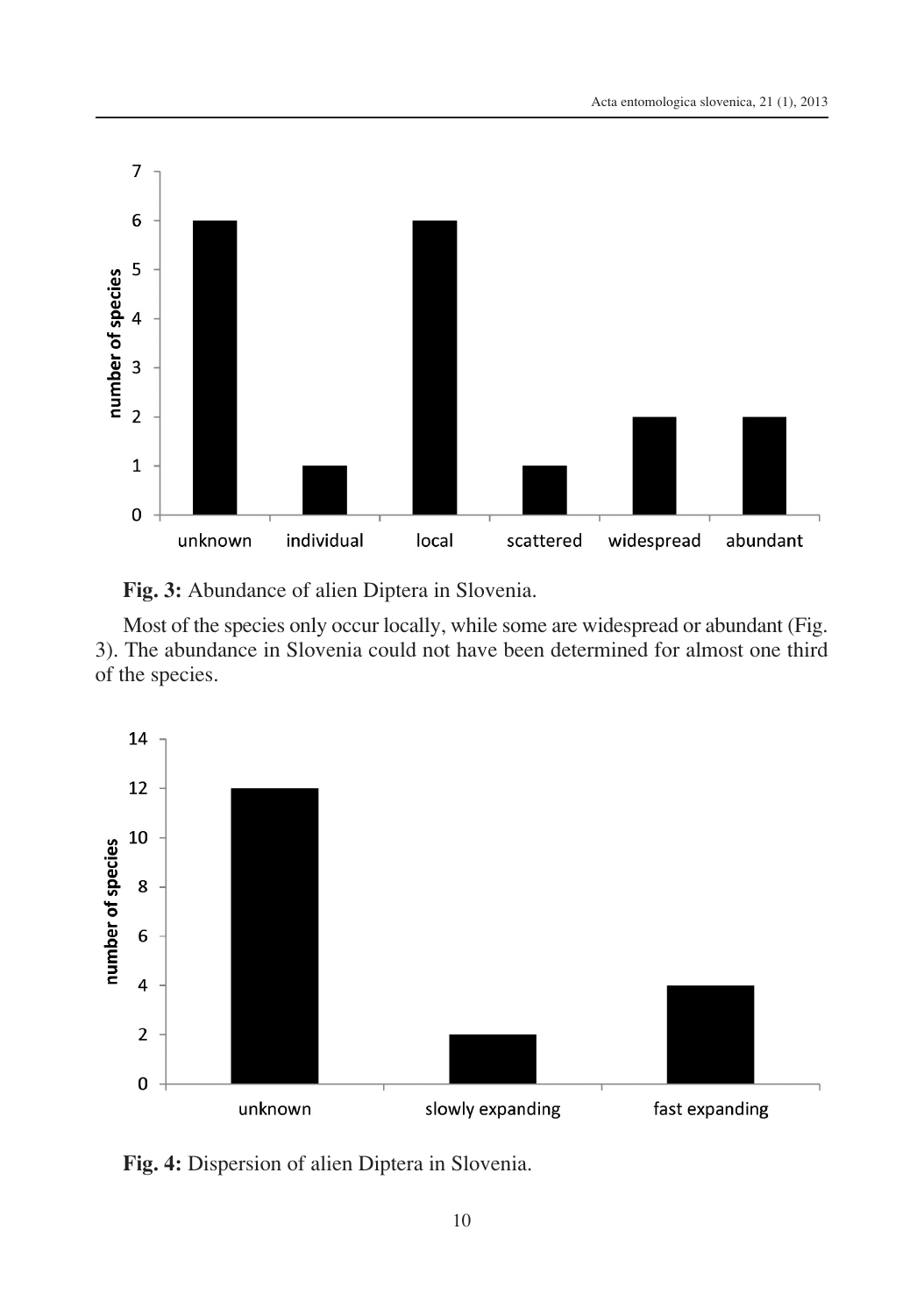At the moment, the expansion rate can be estimated for only six species (Fig. 4). Only four species are expanding rapidly, while two species are expanding slowly. For the other species, no information on their expansion rate is at hand. This is because for most of them only an article about the first observation has been written so far.

#### **Habitat and impact**

The nonindigenous species recorded in Slovenia have the following feeding modes: phytophagous (12), detritivorous (4) and parasitic/predator (2). Most of the phytophagous species are monophagous or feed on several species of the same family (8). Only three species are polyphagous. The detrivorous species feed on compost, mushrooms or are saprophagous. The two species, which are parasitic, feed on human blood (tiger mosquito) or on two bug species (*Trichopoda pennipes*).

Most of the alien species are occurring in human dominated land, like agriculture, waste deposits, buildings or parks and gardens. Only two species populate more natural ecosystem, like forest woodland as habitat.

Although many species have been found in Slovenia, several species are still expected to be found here. In total, 27 potential alien species have been identified. Italy has had the highest number of species (22), followed by Hungary (10).

| <b>Species</b>                                  | <b>Italy</b> | Austria      | <b>Hungary</b> | Croatia |
|-------------------------------------------------|--------------|--------------|----------------|---------|
| Athrerigona soccata Rondani, 1871               | $\mathbf x$  |              | X              |         |
| Braula schmitzi Oroso Pal, 1939                 | X            |              |                |         |
| Cerodontha unisetiorbita Zlobin, 1993           | X            |              |                |         |
| Chymomyza amoena (Loew, 1862)                   | X            |              | X              |         |
| Chymomyza procnemoides Wheeler, 1952            |              |              | X              |         |
| Contarinia citri Barnes, 1944                   | $\mathbf{X}$ |              |                |         |
| Contarinia lentis Aczel, 1944                   |              |              | $\mathbf X$    |         |
| Crataerina melbae (Rondani, 1879)               | $\mathbf{X}$ |              |                |         |
| Dasineura abietiperda (Henschel, 1880)          | X            |              |                |         |
| Desmometopa microps Lamb, 1914                  |              |              | X              |         |
| Drosophila melanogaster Meigen, 1830            | X            |              |                |         |
| Drosophila tsigana Burla & Gloor, 1952          | X            |              | X              |         |
| Feltiella acarisuga (Vallot, 1827)              | X            | X            |                |         |
| Hydrotaea aenescens (Wiedemann, 1830)           | X            | X            |                |         |
| Janetiella siskiyou Felt, 1917                  | X            |              |                |         |
| Leucostoma edentata Kluger, 1978                | X            |              |                |         |
| Liriomyza huidobrensis (Blanchard, 1926)*       | X            | $\mathbf{X}$ | $\mathbf{X}$   | X       |
| Megaselia scalaris (Loew, 1866)                 | X            |              |                |         |
| Ochleroratus atropalpus (Coquillet, 1902)       | X            |              |                |         |
| Orseolia cynodontis Kieffer & Massalongo, 1902  | $\mathbf x$  |              | $\mathbf X$    |         |
| Pelomyia occidentalis Williston, 1893           |              |              | X              |         |
| Scaptomyza adusta (Loew, 1862)                  | X            |              |                |         |
| Stenodiplosis sorghicola (Coquillet, 1899)      | X            |              |                |         |
| Thoracochaeta johnsoni (Spuler, 1925)           | $\mathbf{X}$ |              |                |         |
| Trachyopella straminea Rohaček & Marshall, 1986 |              |              | $\mathbf{X}$   |         |
| Zaprionus indianus Gupta, 1970                  | X            |              |                |         |
| Zeuxia zejana Kolomiets, 1971                   | X            |              |                |         |

**Table 2:** Alien Diptera species occurring in the surrounding countries, but could be present in Slovenia as well. \* *Liriomyza huidobrensis* was already found in Slovenia, but has become extinct. The data on foreign species are based on Skuhrava *et al*. (2010).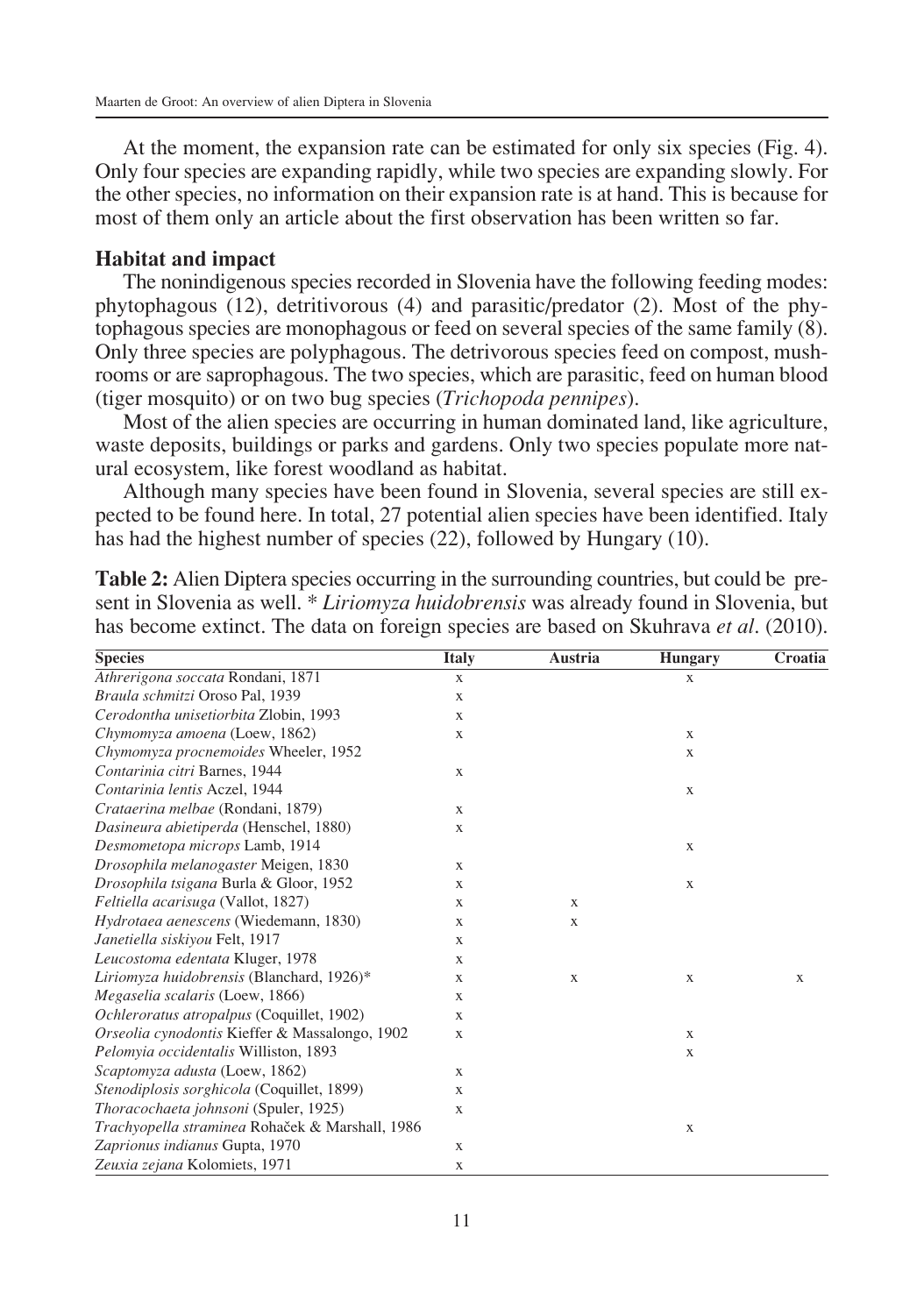# **Discussion and conclusions**

The review of data has given us much new information on the nonindigenous Diptera in Slovenia. At the moment, records for 18 alien species are at hand for Slovenia. Most of them have come here in the last two decennia. They occur mainly in the pre-Alpine and Mediterranean regions. The abundance and dispersal rate are known only for a few species. Furthermore, most of the species occur in urban or agricultural areas. Although this is a relative high number of alien species, there are 27 potential new ones in the countries around Slovenia.

One of the main sequels of this survey is the lack of knowledge about a species after its first observation. Authors are mainly publishing the first observation, but there is no monitoring system that would result in a better information about the species distribution and abundance in Slovenia. One of the bright exceptions is the work carried out on the Tiger Mosquito (*Aedes albopictus*), where the species' distribution in the sub-Mediterranean part of Slovenia was surveyed (Kalan et al. 2011). However, there is still a need for an inventory of this species in other parts of Slovenia, and a monitoring system. Therefore, there is a need to work on a monitoring system of the invasive species to get a better insight into their distribution and impact on the environment.

The great problem, however, is the lack of Diptera experts in our country. As already mentioned in the introduction, only a few people are working on Diptera in Slovenia. These experts do not have the time or financial framework to develop a monitoring system for these groups. Additionally, some small Diptera families are simply neglected,



**Fig. 5:** Habitats occupied by the invasive Diptera species in Slovenia.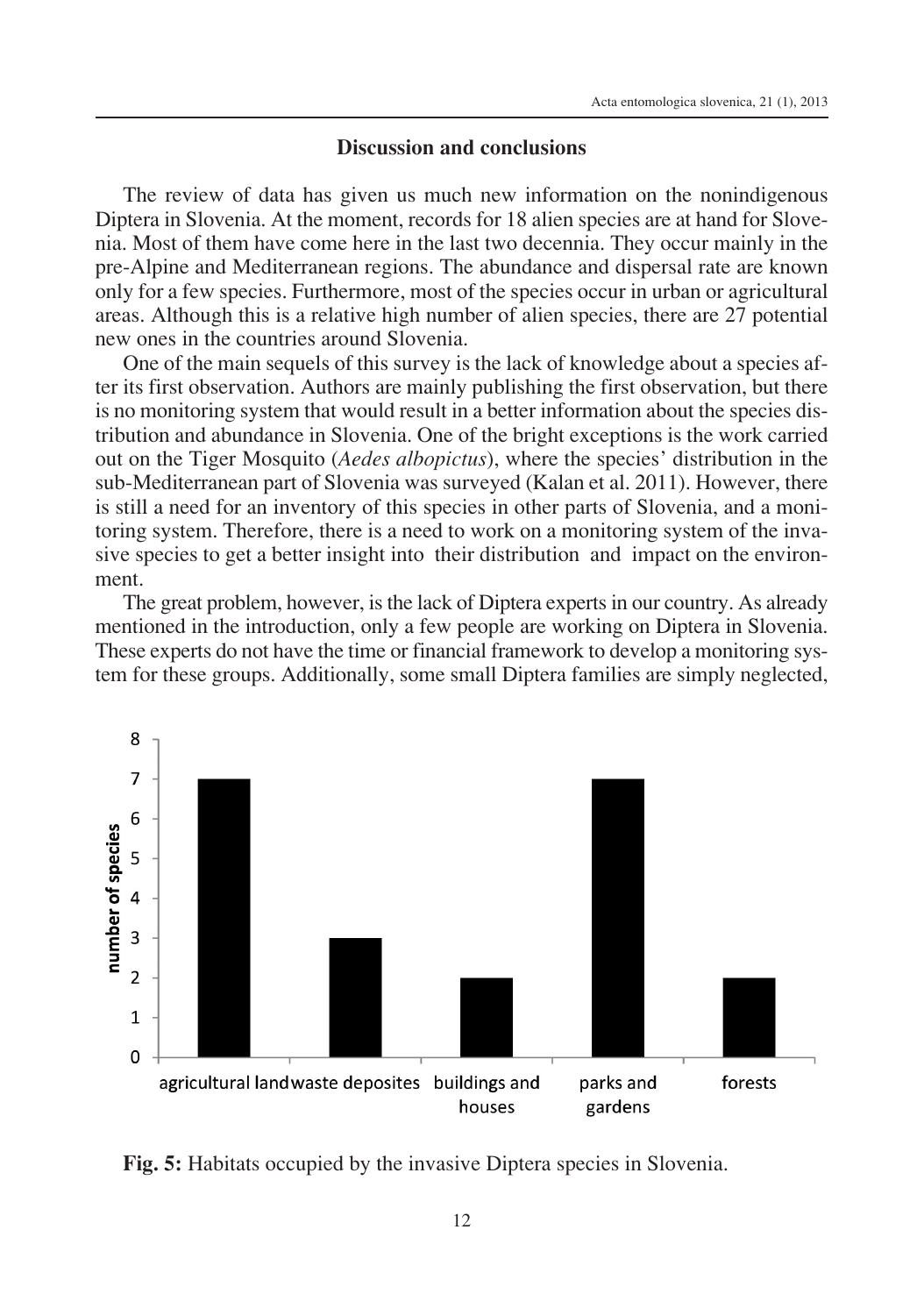as no knowledge is available about them. It is therefore quite possible that some species stated as potential for Slovenia have actually been amongst us for some years.

Effects of the alien species vary from the species to the ecosystem levels. Most of the alien species depend on one host or a small range of them. This could be a problem for the particular host, when the population of the alien species increases. In the case of plant hosts, phytophagous species can make the plants less resistant to other phytophagous species, pathogens or unfavourable weather events. On the other hand, not only native plants are infested. *Obolodiplosis robiniae* feeds on the Black Locust Tree (*Robinia pseudacacia*) (Skuhrava et al. 2010). In the case of the parasitoid *T. pennipes*, the species only parasitized 10-30% of the local population of the Southern Green Stink Bug (*Nezara viridula* L.) (M. de Groot, unpublished data). Being parasitized, females were still able to produce eggs, so the fertility was not affected (Harris & Todd 1982). So at the moment the host species do not seem to have a problem. Regarding habitat problems, only two of the species can be regarded as problematic for the more natural habitats like forests. The other species prefer urban areas, parks and gardens, or agricultural land (Skuhrava *et al*. 2010).

Nonindigenous species can cause economical as well as health problems. Most of the species are phytophagous and have crops as host plants. Regarding health problems, the Tiger Mosquito can transmit diseases like dengue. In 2007, there was an outbreak of the chikungunya virus in Ravenna, in which 250 people fell ill, one of them even fatally. This virus has not yet been found in Slovenia. This means that control methods should be developed to suppress populations of nonindigenous species causing economical and health problems.

In conclusion, many alien Diptera species already occur in the territory of Slovenia and we expect more species to be added to the invasive fauna list of Slovenia. There is a need for a sophisticated monitoring system and inventory of the present species and species potentially occurring in Slovenia. In the future we expect that damage caused by alien Diptera will increase, especially if considering the environment and climate change.

#### **Acknowledgments**

I thank Aleksandra Leønik and Mladen Kotarac from the Centre for Cartography of Fauna and Flora for their collaboration during this study. I also thank Martina Bačič, Simona Strgulc Krajšek and an anonymous reviewer for the critical reading of this manuscript. This overview was part of the project entitled »Neobiota Slovenije: Invazivne tujerodne vrste v Sloveniji ter vpliv na ohranjanje biotske raznovrstnosti in trajnostno rabo virov« (V1-1089) funded by the Ministry of Agriculture and Environment, Slovenia.

## **References**

**DAISIE** 2009: *Handbook of alien invertebrates of Europe*. Springer, pp. 399. **De** Groot M., Govedič M. 2008: Checklist of the hoverflies (Diptera: Syrphidae) of Slovenia. *Acta Entomologica Slovenica* 16: 67-87.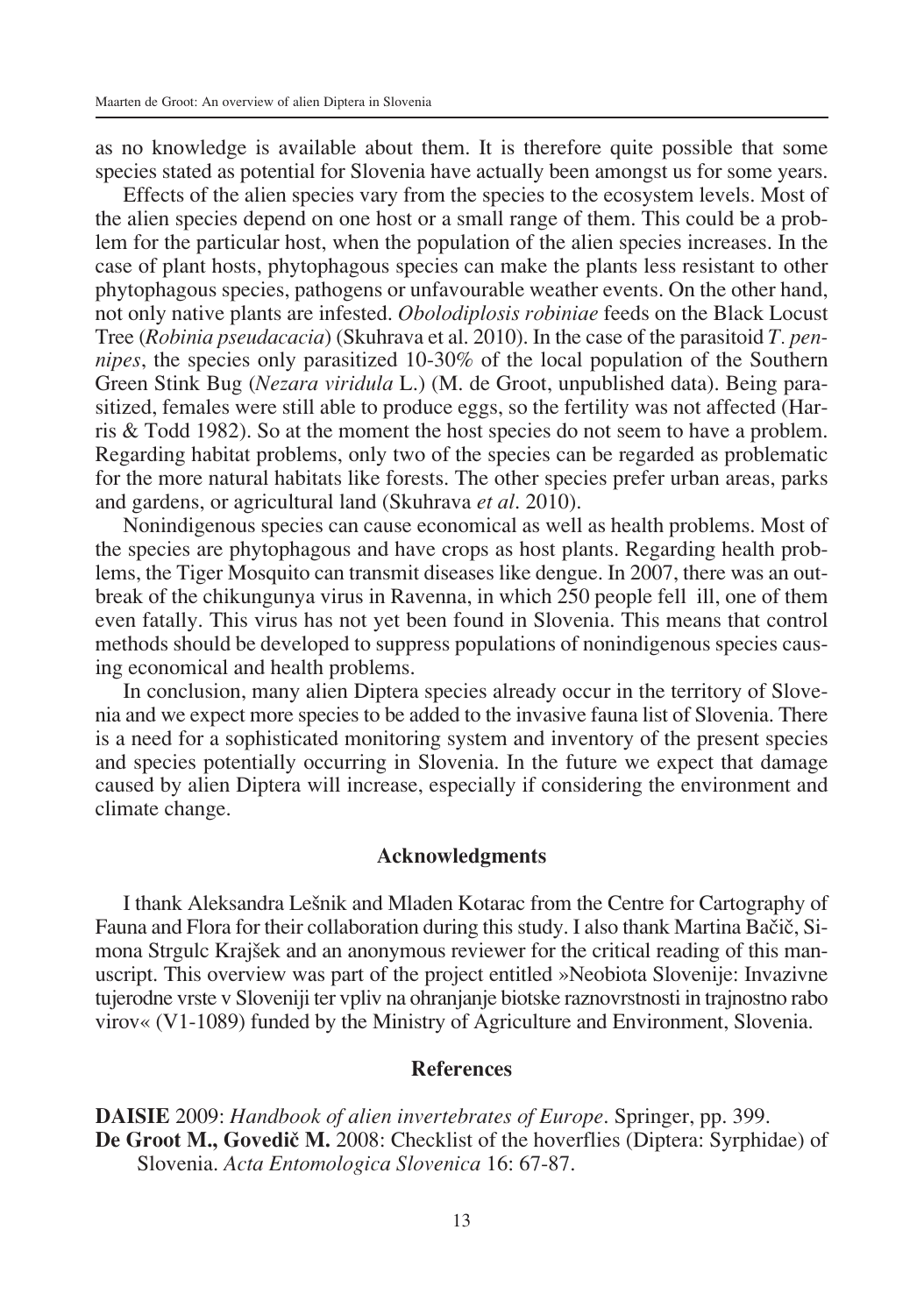- **De Groot M.,Veenvliet P.**. 2011: *Hermetia illucens* L. (Diptera, Stratiomyidae), a new alien invasive species in Slovenia. *Acta Entomologica Slovenica* 19(2): 195–198.
- **De Groot, M., Virant-Doberlet M., Æuniœ A.** 2007: *Trichopoda pennipes* F. (Diptera, Tachinidae): A new natural enemy of *Nezara viridula* (L.) in Slovenia – short communication. *Agricultura* 5: 25–26.
- **EPPO** 2000: Situation of glasshouse quarantine pests in Slovenia. *EPPO Reporting Service* 5: 2000/076: 3–4.
- **EPPO** 2006: New pests found in Slovenia. *EPPO Reporting Service* 8: 2006/160: 3–4.
- **EPPO** 2007: First outbreak of *Rhagoletis cingulata* in Slovenia. *EPPO Reporting Service* 8: 2007/148: 3.
- **EPPO** 2008: *Obolodiplosis robiniae*: a new invasive species in Europe. *EPPO Reporting Service* 10: 2008/202: 13–14.
- **Gullan P. J., Cranston P. S.** 2005: *The Insects – an Outline of Entomology*. Blackwell Publishing, London, pp. 565.
- **Harris V. E., Todd J. W.** 1982: Longevity and reproduction of the Southern green stink big, *Nezara viridula*, as affected by parasitization by *Trichopoda pennipes*. *Entomologia Experimentalis et Applicata* 31: 409-412.
- **Horvat B.** 1995: Checklist of the aquatic Empididae recorded from Slovenia, with the description of one new species (Diptera). *Acta Entomologica Slovenica* 3: 25-35.
- **Janežič** F. 1972: Prispevek k poznavanju šišk (zoocecidijev) na rastlinah v Sloveniji. *Zbornik Biotehniøke fakultete Univerze Edvarda Kardelja v Ljubljani* 19: 87–99.
- Janežič F. 1979: Deseti prispevek k poznavanju živalskih šišk (zoocecidijev) na rastlinah v Sloveniji. *Zbornik Biotehniøke fakultete Univerze Edvarda Kardelja v Ljubljani* 33: 195–226.
- **Janežič F.** 1980: Enajsti prispevek k poznavanju živalskih šišk (zoocecidijev) na rastlinah v Sloveniji. *Zbornik Biotehniøke fakultete Univerze Edvarda Kardelja v Ljubljani* 36: 105–130.
- **Janežič F.** 1982: Trinajsti prispevek k poznavanju živalskih šišk (zoocecidijev) na rastlinah v Sloveniji. *Zbornik Biotehniøke fakultete Univerze Edvarda Kardelja v Ljubljani* 39: 95–143.
- **Janežič F.** 1984: Štirinajsti prispevek k poznavanju živalskih šišk (zoocecidijev) na rastlinah v Sloveniji. *Zbornik Biotehniøke fakultete Univerze Edvarda Kardelja v Ljubljani* 43: 115–169.
- Janežič F. 1988: Devetnajsti prispevek k poznavanju živalskih šišk (zoocecidijev) na rastlinah v Sloveniji. *Zbornik Biotehniøke fakultete Univerze Edvarda Kardelja v Ljubljani* 51: 199–216.
- Janežič F. 1989a: Rastlinske šiške (cecidiji) Slovenije. VTOZD za agronomijo Biotehniøke fakultete Univerze Edvarda Kardelja, Ljubljana, pp. 239.
- Janežič F. 1989b: Dvajseti prispevek k poznavanju živalskih šišk (zoocecidijev) na rastlinah v Sloveniji. *Zbornik Biotehniøke fakultete Univerze Edvarda Kardelja v Ljubljani* 53: 143–158.
- **Janežič F.** 1990: Enaindvajseti prispevek k poznavanju živalskih šišk (zoocecidijev) na rastlinah v Sloveniji. *Zbornik Biotehniøke fakultete Univerze Edvarda Kardelja v Ljubljani* 55: 77–96.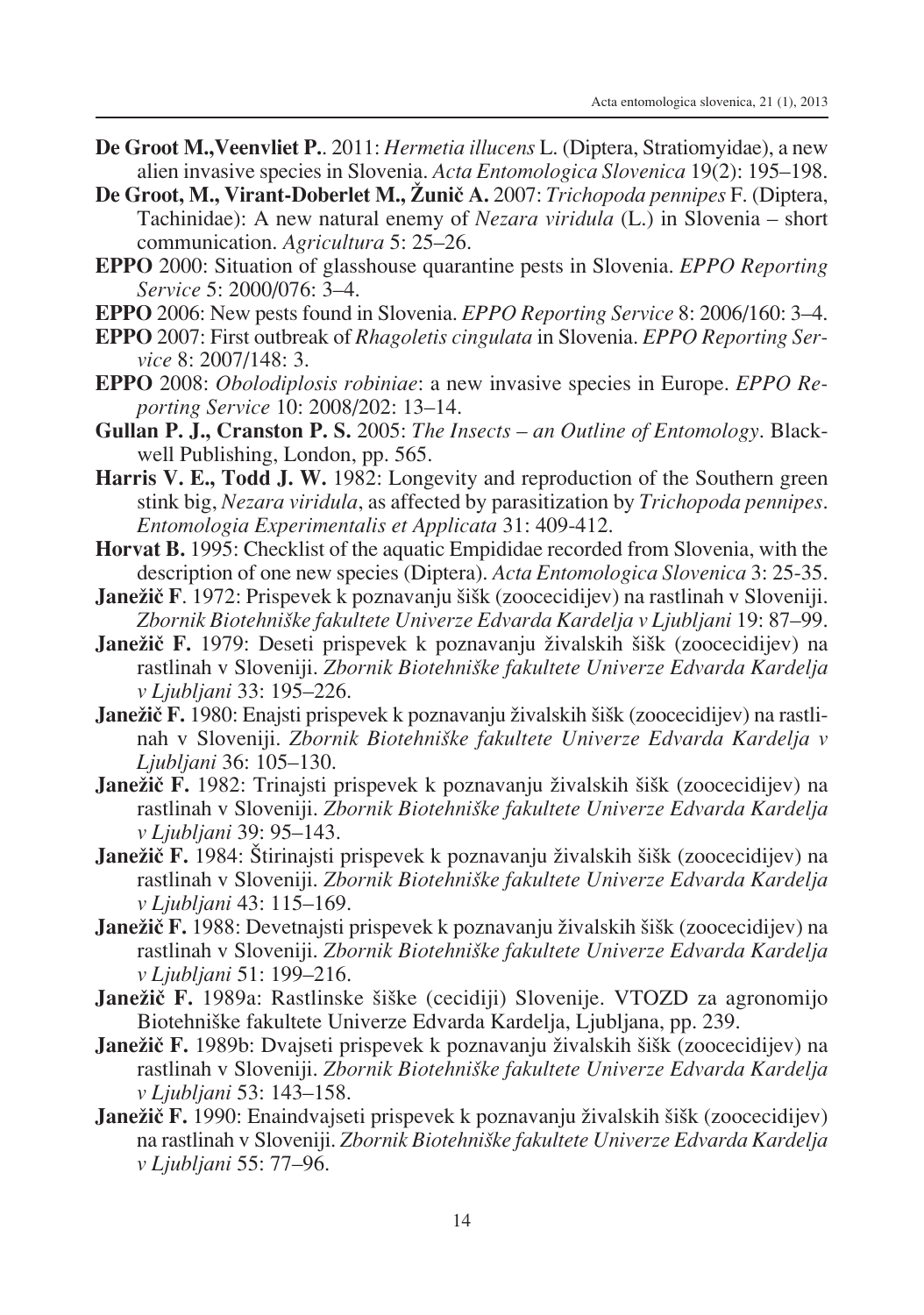- **Jurc, M., Œerny, M., Jurc, D.** 2012: First record of alien pest *Ophiomyia kwansonis* (Diptera: Agromyzidae) in Europa and its phytosanitary significance. *Øumarski list* 9-10: 501-507.
- **Jurc, M., Jurc D.** 2010: *Dasineura gleditchiae* (Osten Sacken, 1866) (Diptera: Cecidomyiidae), honeylocust pod gall midge. *Zbornik gozdarstva in lesarstva* 91: 89–92.
- **Kalan K., Kostanjøek R., Merdiå E., Trilar T.** 2011: A survey of *Aedes albopictus* (Diptera: Culicidae) distribution in 2007 and 2010. *Natura Sloveniae* 12: 39-50.
- **Maœek J.** 1999: Hiponomoloøka favna Slovenije. Slovenska Akademija Znanosti in Umetnosti, Ljubljana, pp. 385.
- **Miklavc, J., Meøl M., Matko B., Solar A.** 2009. Spremljanje sezonske dinamike orehove muhe (*Rhagoletis completa* Cresson) v letu 2008 z rumenimi lepljivimi ploščami in rezultati preizkušanja insekticidov. Maček, J. (ured.), Zbornik predavanj in referatov 9. slovenskega posvetovanja o varstvu rastlin (4.–5. marec 2009, Nova Gorica), str. 343–348, Druøtvo za varstvo rastlin Slovenije, Ljubljana.
- **Roques A., Rabitsch W., Rasplus J. Y., Lopze-Vaamonde C., Nentwig W., Kenis, M.** 2009: Alien terrestrial invertebrates of Europe. In: Hulme P. E., Nentwig W., Pyøek P., Vila M.: *Handbook of alien species in Europe*. Springer, Dordrecht pp. 399.
- **Seljak G.** 2003: Obvladovanje karantenskih listnih zavrtalk (*Liriomyza* spp.) v Sloveniji [Control of quarantine leaf miners (*Liriomiza spp.*) in Slovenia]. V: [Anonymus] (ured), Izvlečki referatov 6. slovenskega posvetovanja o varstvu rastlin (4.–6. marec 2003, Zreče), str. 110–111, Društvo za varstvo rastlin Slovenije, Ljubljana.
- **Seljak G.** 2011: Plodova vinska muøica *Drosophila suzukii* (Matsumura). *Sad* 3: 3- 5.
- **Seljak, G., Æeælina I.** 1999: Pojav in razøirjenost orehove muhe (*Rhagoletis completa* Cresson) v Sloveniji. Maček, J. (ured.), Zbornik predavanj in referatov 4. slovenskega posvetovanja o varstvu rastlin (3.–4. marec 1999, Portorož), str. 231–238, Društvo za varstvo rastlin Slovenije, Ljubljana.
- **Simova-Toøiå D., Skuhravá M., Skuhravý V.** 1996: Gall Midges (Diptera: Cecidomyiidae) of Slovenia. *Scopolia* 36: 1–23.
- **Skuhrava M., Martinez M., Roques A.** 2010: Diptera, Chapter 10. *Biorisk*, 4: 553- 602.
- **Solar A., Miklavc J., Seljak G., Meøl M., Matis G., Matko B., Pliberøek T.** 2007: Prve izkuønje z zatiranjem orehove muhe (*Rhagoletis completa* Cresson) v severovzhodni Sloveniji. V: Maček, J. (ured.), Zbornik predavanj in referatov 8. slovenskega posvetovanja o varstvu rastlin (6.–7. marec 2007, Radenci), str. 220–224, Društvo za varstvo rastlin Slovenije, Ljubljana.
- **Speight M. R., Hunter M. D., Watt A. D.** 2008: *Ecology of Insects*. Blackwell Publishing, London, pp. 628.

*Received / Prejeto*: 28. 9. 2012